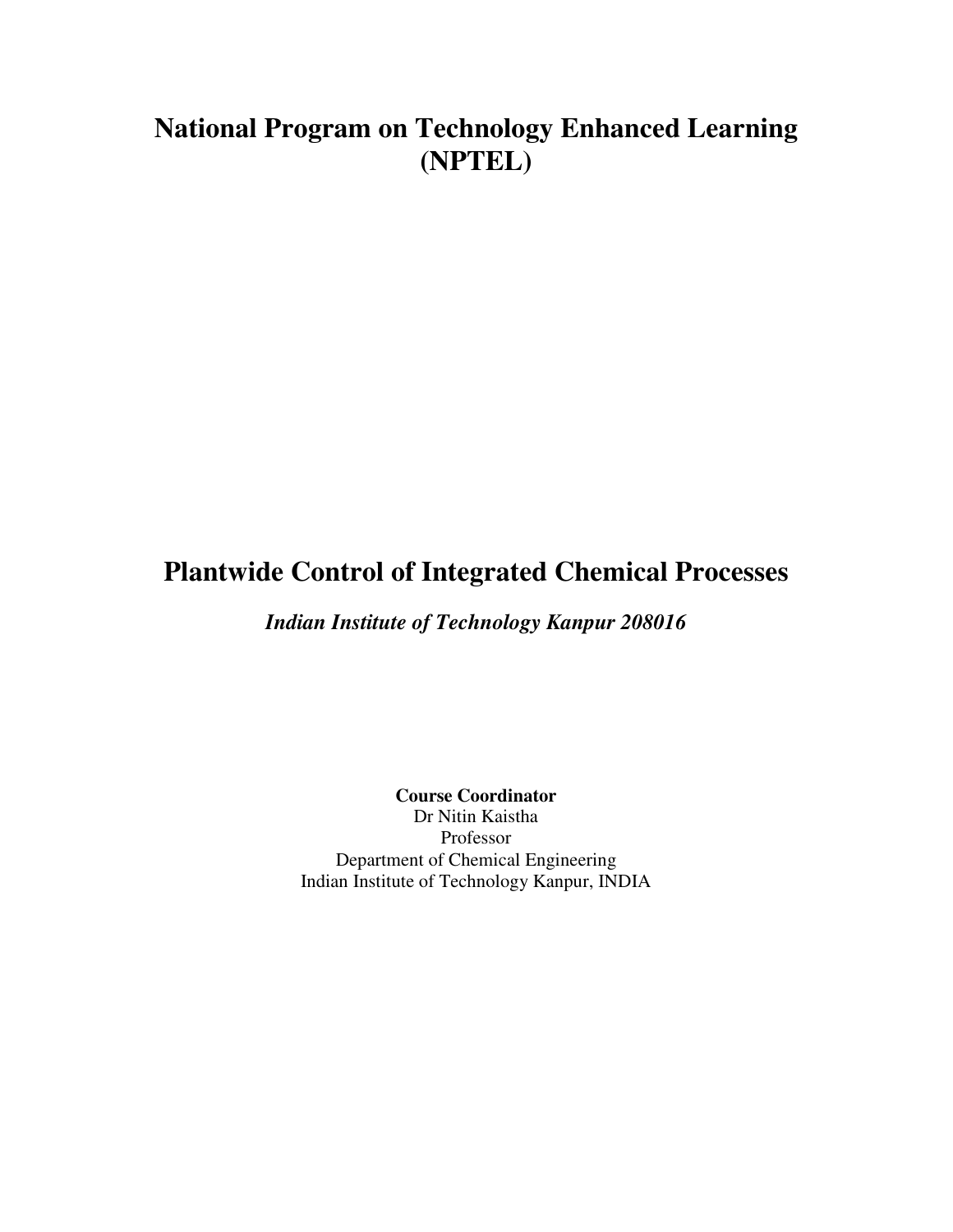## **TABLE OF CONTENTS**

| <b>Chapter 0</b> | <b>Introduction to Course</b>                     | $01 - 03$ |
|------------------|---------------------------------------------------|-----------|
| 0.1              | <b>Background and Motivation</b>                  | 01        |
| 0.2              | Organization of the Course                        | 03        |
|                  | <b>MODULE I: Essential Process Control Basics</b> |           |
| <b>Chapter 1</b> | <b>Process Dynamics</b>                           | $05 - 11$ |
| 1.1              | <b>Standard Input Changes</b>                     | 06        |
| 1.2              | <b>Basic Response Types</b>                       | 06        |
|                  | First Order Lag<br>1.2.1                          | 06        |
|                  | 1.2.2<br>Higher Order Lags                        | 07        |
|                  | 1.2.3 Second Order Response                       | 07        |
|                  | 1.2.4 Other Common Response Types                 | 09        |
|                  | 1.2.5 Unstable Systems                            | 10        |
| 1.3              | <b>Combination of Basic Reponses</b>              | 10        |
| <b>Chapter 2</b> | <b>Feedback Control</b>                           | $12 - 21$ |
| 2.1              | The Feedback Loop and its Components              | 12        |
| 2.2              | PID Control                                       | 13        |
|                  | The Control Algorithm<br>2.2.1                    | 13        |
|                  | 2.2.2<br><b>Controller Tuning</b>                 | 14        |
| 2.3              | Process Identification                            | 17        |
|                  | 2.3.1<br><b>Process Reaction Curve Fitting</b>    | 17        |
|                  | 2.3.2<br>Autotuning                               | 19        |
| 2.4              | <b>Controller Modes and Action</b>                | 20        |
| 2.5              | Rules of Thumb for Controller Tuning              | 20        |
|                  | 2.5.1<br><b>Flow Loops</b>                        | 20        |
|                  | 2.5.2<br>Level Loops                              | 21        |
|                  | 2.5.2 Pressure Loops                              | 21        |
|                  | 2.5.3<br><b>Temperature Loops</b>                 | 21        |
|                  | 2.5.4<br><b>Quality Loops</b>                     | 21        |
| <b>Chapter 3</b> | <b>Advanced Control Structures</b>                | $23 - 29$ |
| 3.1              | Ratio Control                                     | 23        |
| 3.2              | Cascade Control                                   | 24        |
| 3.3              | <b>Feedforward Control</b>                        | 26        |
| 3.4              | <b>Override Control</b>                           | 28        |
| 3.5              | Valve Positioning (Optimizing) Control            | 29        |
| <b>Chapter 4</b> | <b>Multivariable Systems</b>                      | $31 - 39$ |
| 4.1              | <b>Interaction Metrics</b>                        | 32        |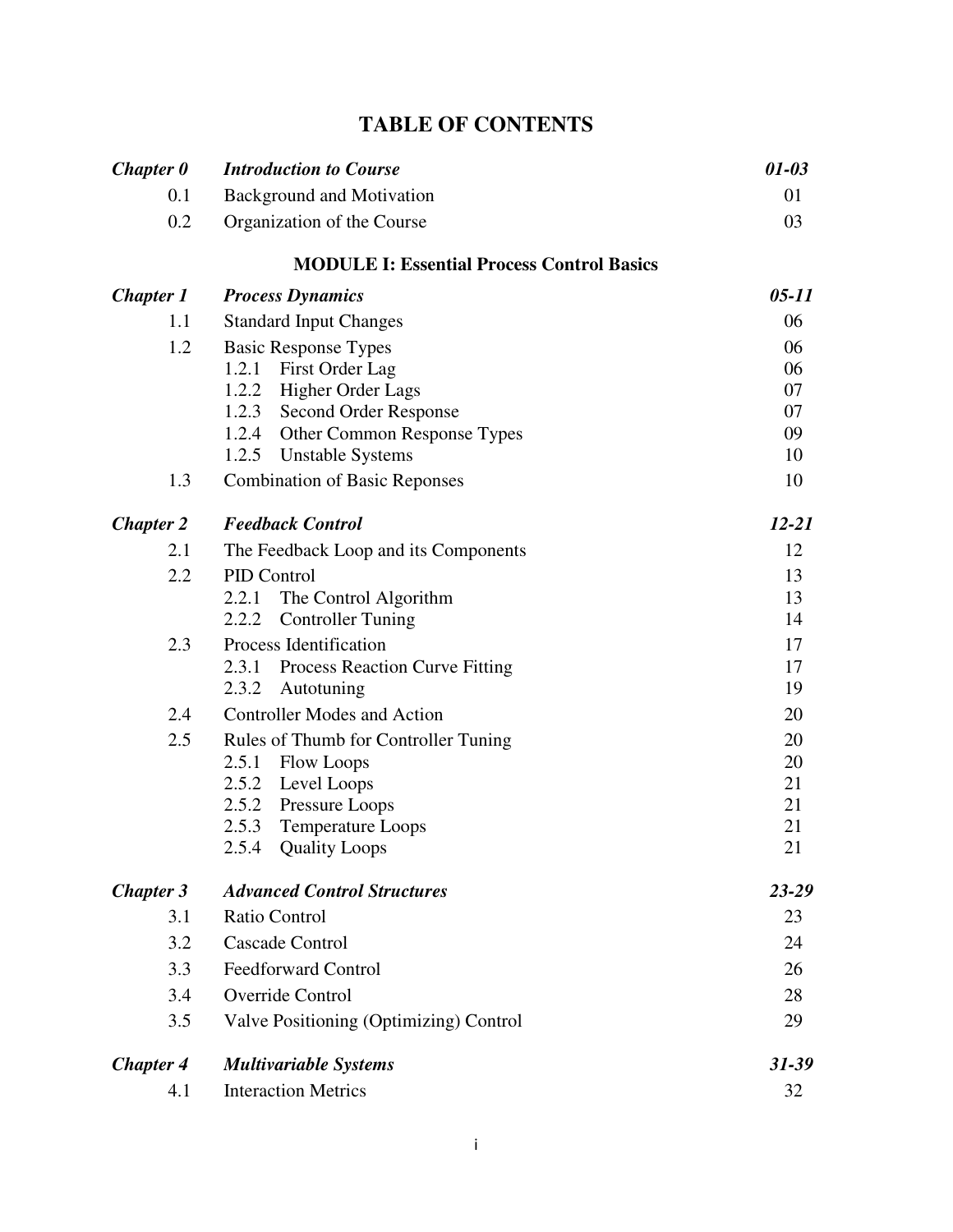|     | 4.1.1 Niederlinski Index                               | 32. |
|-----|--------------------------------------------------------|-----|
|     | 4.1.2 Relative Gain Array                              | 33  |
| 4.2 | Multivariable Decentralized Control                    | 34  |
|     | 4.2.1 Detuning Multivariable Decentralized Controllers | 34  |
|     |                                                        |     |

## **MODULE II: Control of Common Unit Operations**

| <b>Chapter 5</b> | <b>Control of Distillation Systems</b>                                        | 41-64    |
|------------------|-------------------------------------------------------------------------------|----------|
| 5.1              | <b>Distillation Basics</b>                                                    | 41       |
|                  | 5.1.1<br>The Simple Distillation Column                                       | 41       |
|                  | Splits in a Simple Distillation Column<br>5.1.2                               | 42       |
| 5.2              | <b>Basic Control Structures</b>                                               | 43       |
|                  | 5.2.1<br>The Energy Balance (LQ) Structure                                    | 43       |
|                  | <b>Material Balance Structures</b><br>5.2.2                                   | 45       |
|                  | 5.2.3<br><b>Other Control Structure Variants</b>                              | 45       |
| 5.3              | Temperature Based Inferential Control                                         | 45       |
|                  | Single-Ended Temperature Control<br>5.3.1                                     | 47       |
|                  | 5.3.2<br><b>Dual-Ended Temperature Control</b>                                | 47       |
| 5.4              | <b>Temperature Sensor Location Selection</b>                                  | 47       |
|                  | 5.4.1<br>Maximum Slope Criterion                                              | 47       |
|                  | 5.4.2 Maximum Sensitivity Criterion                                           | 51       |
|                  | 5.4.3 SVD Criterion                                                           | 51       |
| 5.5              | Considerations in Temperature Inferential Control                             | 52       |
|                  | Effect of LLK/HHK<br>5.5.1                                                    | 52       |
|                  | 5.5.2 Flat Temperature Profiles                                               | 52<br>52 |
|                  | 5.5.3 Easy Separations                                                        |          |
| 5.6              | Control of Complex Column Configurations<br>5.6.1<br><b>Side Draw Columns</b> | 53       |
|                  | 5.6.2<br>Side Rectifier / Side Stripper Columns                               | 53<br>53 |
| 5.7              | Control of Heat Integrated Columns                                            | 58       |
|                  |                                                                               |          |
| 5.8              | Control of Homogenous Extractive Distillation System                          | 60       |
| 5.9              | <b>Plantwide Considerations</b>                                               | 61       |
| <b>Chapter 6</b> | <b>Control of Reactors</b>                                                    | 65-81    |
| 6.1              | <b>Basic Reactor Types</b>                                                    | 66       |
| 6.2              | <b>Plug Flow Reactor</b>                                                      | 67       |
|                  | 6.2.1 PFR Basics                                                              | 67       |
|                  | 6.2.2<br><b>Control of PFRs</b>                                               | 69       |
|                  | 6.2.2.1 Adiabatic PFR                                                         | 69       |
|                  | 6.2.2.1 Cooled Tubular Reactors                                               | 70       |
|                  | Intermediate Cooling and Cold Shot Cooled Reactors<br>6.2.3                   | 72       |
| 6.3              | <b>Continuous Stirred tank Reactor</b>                                        | 73       |
|                  | <b>Jacket Cooled CSTR</b><br>6.3.1                                            | 75       |
|                  | 6.3.2<br><b>Reaction Heat Removal as Steam</b>                                | 76       |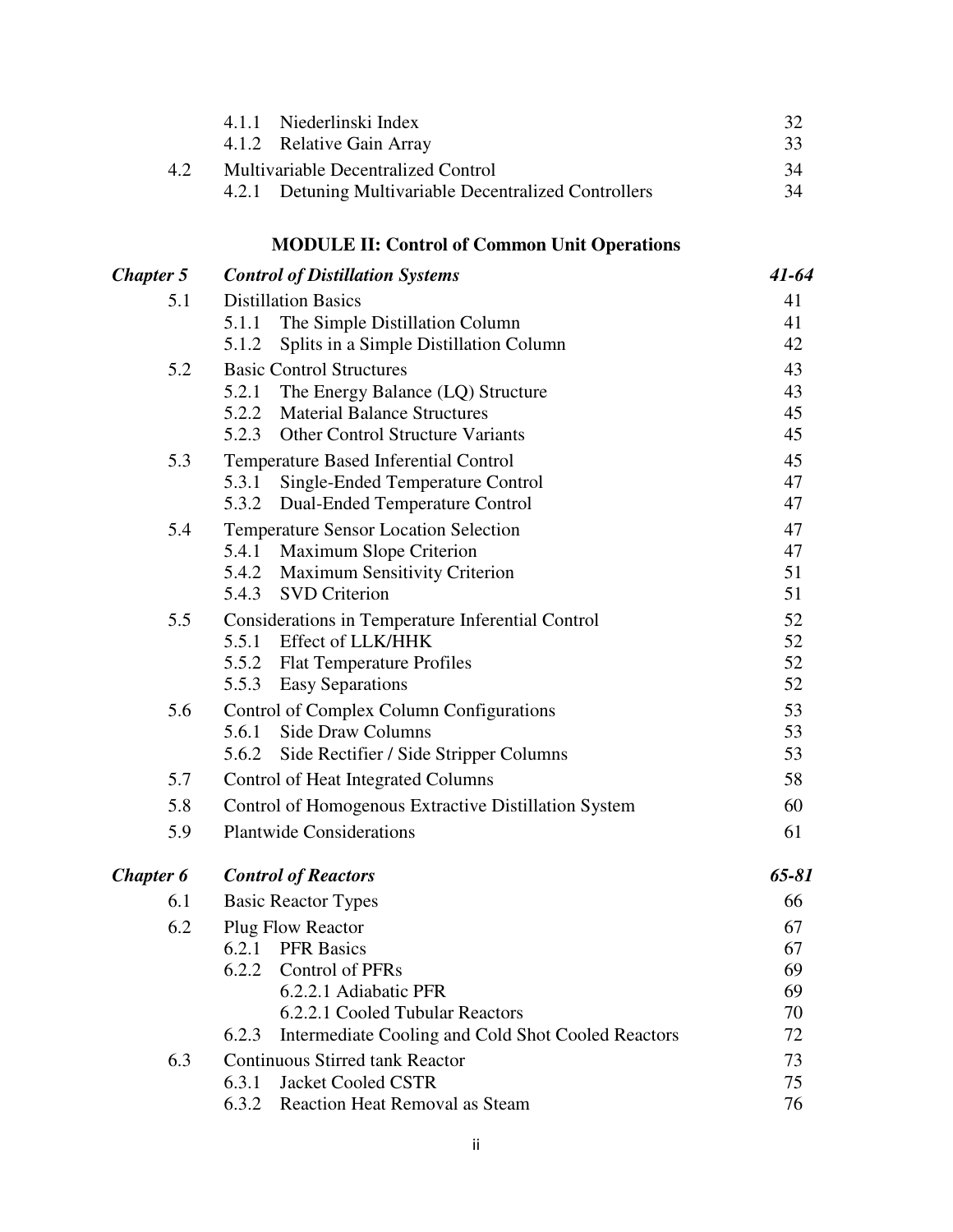|                   | 6.3.3<br><b>External Heat Exchanger</b>                               | 77        |
|-------------------|-----------------------------------------------------------------------|-----------|
|                   | 6.3.4<br><b>Cooling Coils</b>                                         | 78        |
|                   | 6.3.5<br><b>External Cooling by Content Recirculation</b>             | 78        |
|                   | 6.3.6<br>Boiling CSTR with External Condenser                         | 78        |
|                   | 6.3.7<br>Reactor Heat Removal Capacity Constraint                     | 80        |
| <b>Chapter 7</b>  | <b>Heat Exchanger Control</b>                                         | $82 - 85$ |
| 7.1               | Control of Utility Heat Exchangers                                    | 82        |
| 7.2               | Control of Process-to-Process Heat Exchangers                         | 84        |
| <b>Chapter 8</b>  | <b>Control of Miscellaneous Systems</b>                               | 86-93     |
| 8.1               | <b>Furnace Controls</b>                                               | 86        |
| 8.2               | <b>Compressor Controls</b>                                            | 87        |
| 8.3               | <b>Decanter Control</b>                                               | 89        |
| 8.4               | <b>Control of Refrigeration Systems</b>                               | 91        |
|                   | Vapor Compression Cycle<br>8.4.1                                      | 91        |
|                   | Vapor Absorption Cycle<br>8.4.2                                       | 91        |
| 8.5               | Control of Steam Utility System                                       | 93        |
|                   | <b>MODULE III: Issues in Plantwide Control System Design</b>          |           |
| <b>Chapter 9</b>  | <b>Control and Steady State Degrees of Freedom</b>                    | 95-107    |
| 9.1               | Control Degrees of Freedom                                            | 95        |
| 9.2               | <b>Steady State Degrees of Freedom</b>                                | 96        |
| 9.3               | Degrees of Freedom, Controlled Variables (CVs) and Control Structures | 97        |
| 9.4               | Control Objectives and Choice of CVs                                  | 103       |
| 9.5               | Illustration of Control Objectives and CVs for Example Processes      | 105       |
| 9.6               | Snowball Effect                                                       | 106       |
| <b>Chapter 10</b> | The Pairing Issue: Selection of MVs for CVs                           | 109-116   |
| 10.1              | <b>Conventional Pairing Approach</b>                                  | 109       |
| 10.2              | Luyben Pairing Approach                                               | 109       |
| 10.3              | Regulatory Control Structure Synthesis Examples:                      | 110       |
|                   | Conventional vs Luyben's Approach                                     |           |
|                   | 10.3.1 Single Column Recycle Process                                  | 110       |
|                   | 10.3.2 Two Column Recycle Process                                     | 113       |
| <b>Chapter 11</b> | <b>Economic Considerations in Plantwide Control</b>                   | 117-123   |

| 11.1 | <b>Economic Process Operation Considerations</b>  | 117 |
|------|---------------------------------------------------|-----|
|      | 11.2 Process Operation Modes                      | 118 |
|      | 11.3 Process Constraints and Economic Operation   | 118 |
|      | 11.4 Approaches for Handling Capacity Constraints | 119 |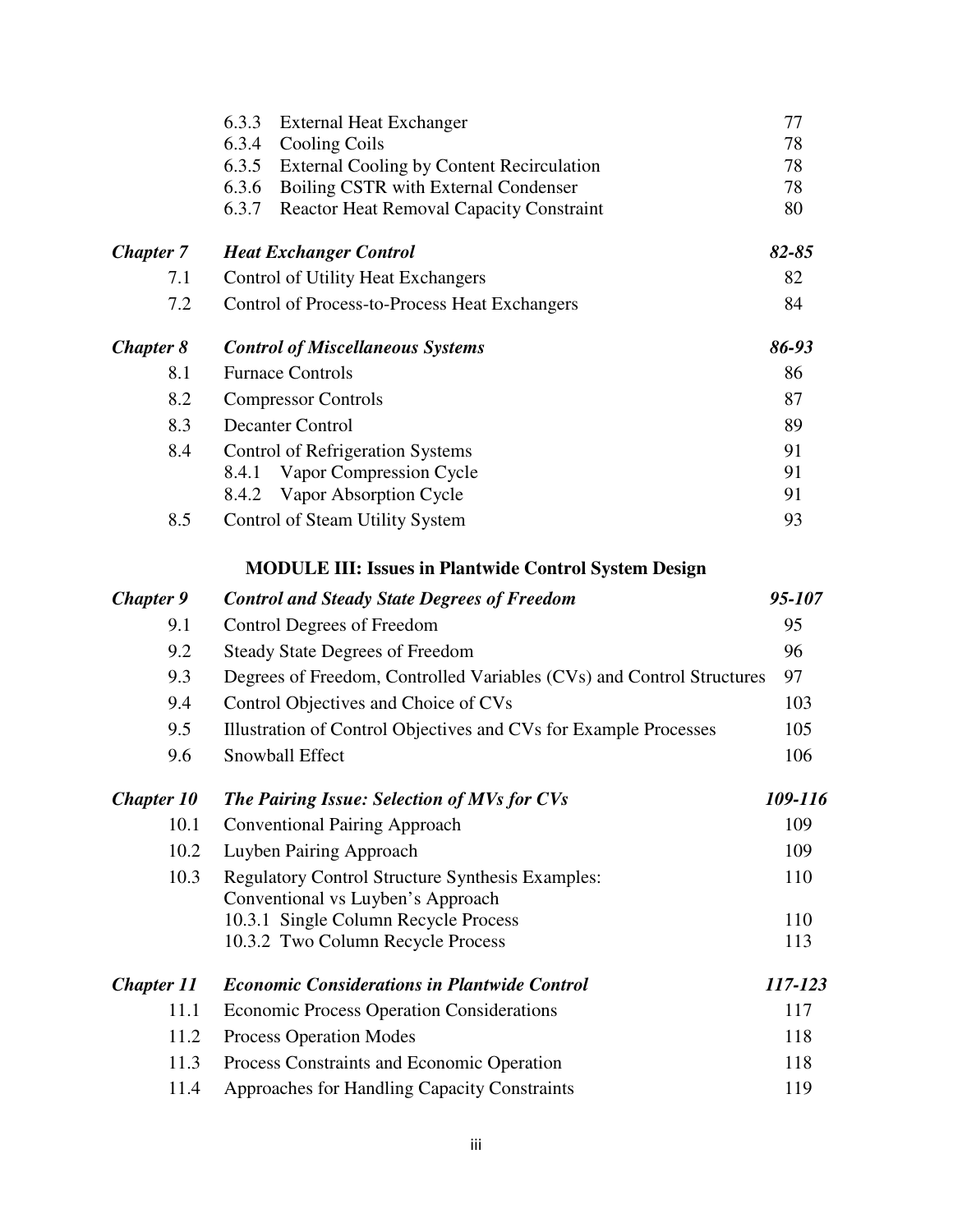|            | 11.4.1 Backed-off Operation                                        | 119     |
|------------|--------------------------------------------------------------------|---------|
|            | 11.4.2 Use of Valve Positioning (Optimizing) Controller            | 119     |
|            | 11.4.3 Altering Material Balance Control Structure Using Overrides | 119     |
|            | 11.4.4 Using Constraint Variable as Throughput Manipulator         | 120     |
| Chapter 12 | <b>Economic Plantwide Control Examples</b>                         | 124-133 |
| 12.1       | Single Column Recycle Process                                      | 124     |
| 12.2       | Two Column Recycle Process                                         | 129     |

### **MODULE IV: Economic Plantwide Control Design Procedure and Case Studies**

| <b>Chapter 13</b> | <b>Systematic Economic Plantwide Control Design Procedure</b>                                                                                | 135-144 |
|-------------------|----------------------------------------------------------------------------------------------------------------------------------------------|---------|
| 13.1              | Degrees of Freedom (DOFs) and Plantwide Control Structures                                                                                   | 136     |
| 13.2              | Two-Tier Control System Design Framework                                                                                                     | 137     |
| 13.3              | Active Constraint Regions for a Wide Throughput Range                                                                                        | 139     |
| 13.4              | <b>Systematic Control System Design Procedure</b>                                                                                            | 140     |
|                   | 13.4.1 Step 0: Obtain Active Constraint Regions for the<br>Wide Throughput Range                                                             | 141     |
|                   | 13.4.2 Step 1: Pair Loops for Tight Maximum Throughput<br>Economic CV Control                                                                | 141     |
|                   | 13.4.3 Step 2: Design the Inventory (Regulatory) Control System                                                                              | 142     |
|                   | 13.4.4 Step 3: Design Loops for Additional Economic CV Control<br>at Lower Throughputs Along with Throughput<br><b>Manipulation Strategy</b> | 143     |
|                   | 13.4.5 Step 4: Modify Structure for Better Robustness /<br><b>Operator Acceptance</b>                                                        | 144     |
| <b>Chapter 14</b> | <b>Economic Plantwide Control of Recycle Process with Side Reaction</b>                                                                      | 145-154 |
| 14.1              | Process Description                                                                                                                          | 145     |
| 14.2              | Economic Plantwide Control System Design                                                                                                     | 146     |
|                   | 14.2.1 Step 0: Active Constraint Regions and Economic Operation                                                                              | 147     |
|                   | 14.2.2 Step 1: Loops for Maximum Throughput Economic CV Control                                                                              | 147     |
|                   | 14.2.3 Step 2: Inventory (Regulatory) Control System                                                                                         | 149     |
|                   | 14.2.4 Step 3: Additional Economic CV Control Loops and Throughput<br>Manipulation                                                           | 149     |
|                   | 14.2.5 Step 4: Modifications for a More Conventional Inventory Control 151<br>System                                                         |         |
| <b>Chapter 15</b> | <b>Economic Plantwide Control of Ethyl Benzene Process</b>                                                                                   | 155-162 |
| 15.1              | Process Description                                                                                                                          | 155     |
| 15.2              | Economic Plantwide Control System Design                                                                                                     | 155     |
|                   | 15.2.1 Step 0: Active Constraint Regions and Optimal Operation                                                                               | 155     |
|                   | 15.2.2 Step 1: Loops for Tight Control of Full Active Constraint Set                                                                         | 156     |
|                   | 15.2.3 Step 2: Inventory (Regulatory) Control System                                                                                         | 158     |
|                   | 15.2.4 Step 3: Additional Economic CV Loops and Throughput                                                                                   | 158     |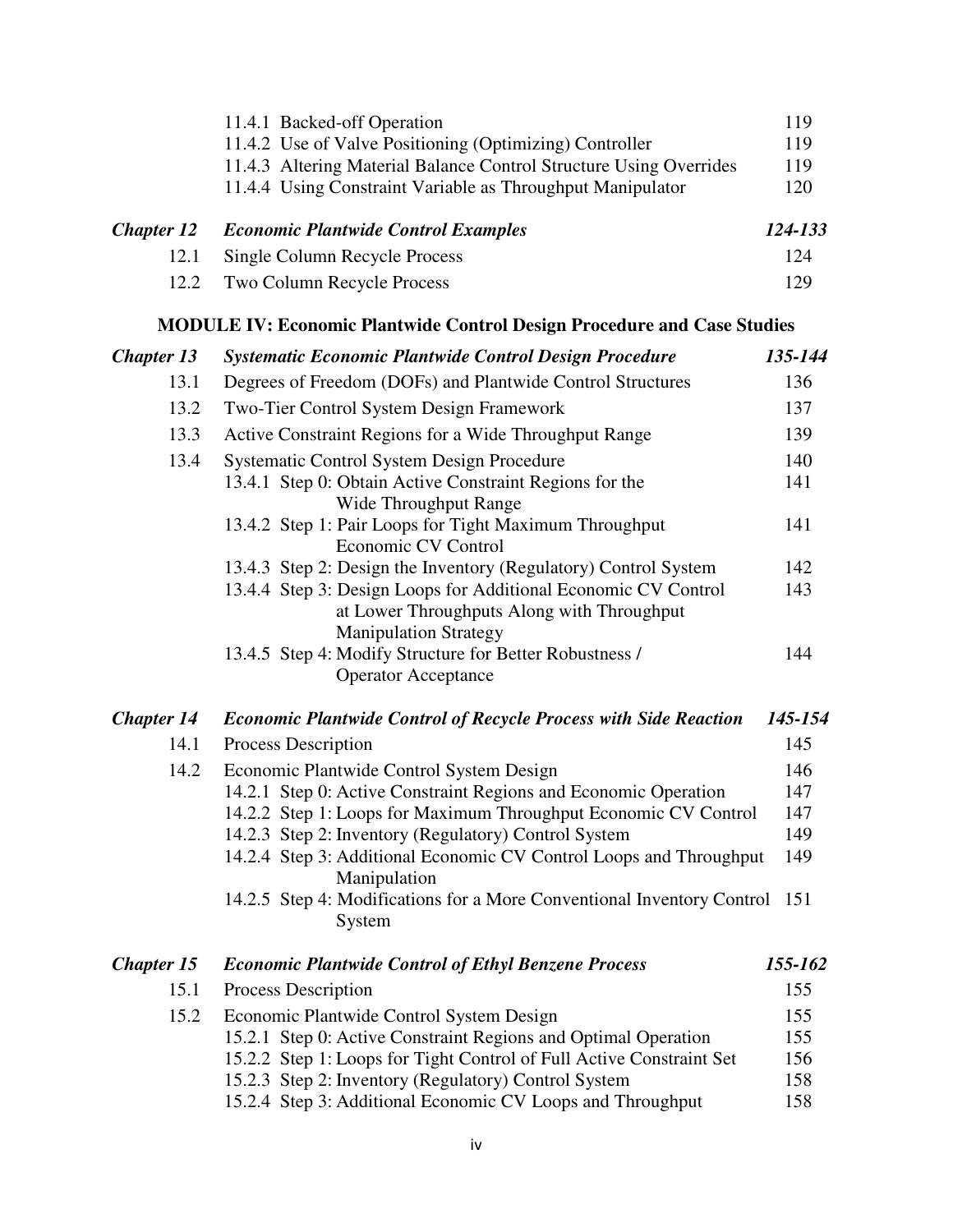Manipulation

| 15.2.5 Step 4: Modifications a for More Conventional Inventory Control 158 |  |
|----------------------------------------------------------------------------|--|
| System                                                                     |  |

| <b>Chapter 16</b> | <b>Comprehensive Case Study I: Cumene Process</b>                        | 163-183 |
|-------------------|--------------------------------------------------------------------------|---------|
| 16.1              | Process Description                                                      | 163     |
| 16.2              | Economic Plantwide Control System (CS1) Design                           | 164     |
|                   | 16.2.1 Step 0: Optimal Steady State Process Operation                    | 164     |
|                   | 16.2.2 Step 1: Loops for Tight Economic CV Control                       | 168     |
|                   | 16.2.3 Step 2: Inventory Control System Design                           | 170     |
|                   | 16.2.4 Step 3: Throughput Manipulation and Additional Economic Loops 171 |         |
| 16.3              | Conventional Plantwide Control Structure (CS2)                           | 172     |
| 16.4              | Dynamic Simulation Results and Discussion                                | 173     |
|                   | 16.4.1 Controller Tuning                                                 | 173     |
|                   | 16.4.2 Closed Loop Results                                               | 174     |
|                   | 16.4.3 Quantitative Dynamic and Economic Comparison of CS1 and CS2 180   |         |
|                   | 16.4.4 Discussion                                                        | 182     |
| 16.5              | Conclusions                                                              | 183     |
| <b>Chapter 17</b> | <b>Comprehensive Case Study II: C<sub>4</sub> isomerization Process</b>  | 184-200 |
| 17.1              | <b>Process Description</b>                                               | 184     |
| 17.2              | Economic Plantwide Control System (CS1) Design                           | 185     |
|                   | 17.2.1 Step 0: Active Constraint Regions and Economic Operation          | 185     |
|                   | 17.2.2 Step 1: Loops for Tight Economic CV Control                       | 187     |
|                   | 17.2.3 Step 2: Inventory Control System                                  | 187     |
|                   | 17.2.4 Step 3: Throughput Manipulation and Additional Economic Loops 188 |         |
| 17.3              | Conventional Plantwide Control Structure (CS2)                           | 189     |
| 17.4              | Dynamic Simulations and Closed Loop Results                              | 193     |
|                   | 17.4.1 Tuning of Controllers                                             | 193     |
|                   | 17.4.2 Closed Loop Results                                               | 195     |
|                   | 17.4.3 Quantitative Economic Performance Comparison                      | 199     |
| 17.5              | Conclusions                                                              | 199     |

### *Bibliography 201-202*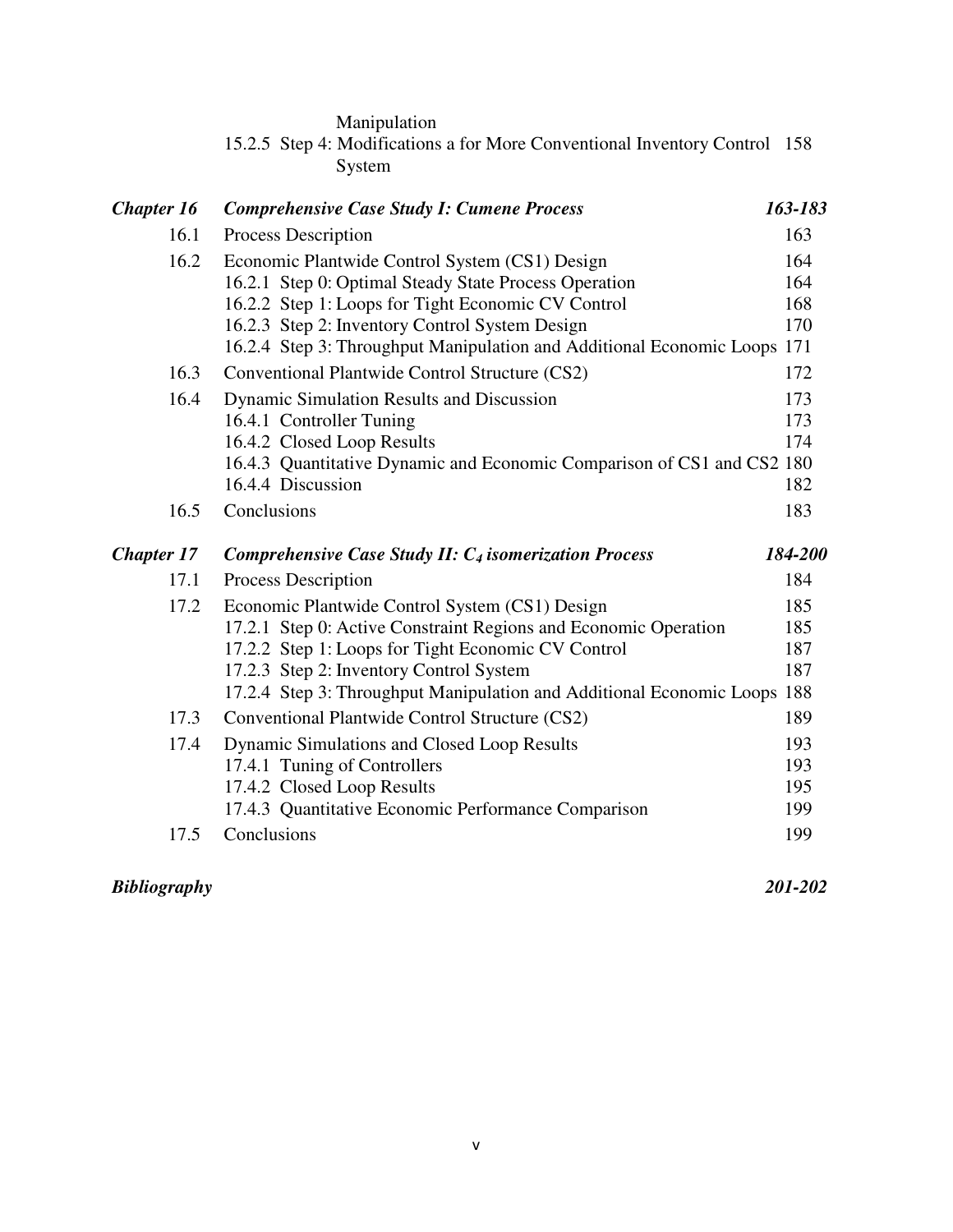### **Chapter 0. Introduction to Course**

#### **0.1. Background and Motivation**

Chemical processes are designed and operated for manufacturing value added chemicals, the value addition providing the economic incentive for the existence of the process. The fiercely competitive business environment constantly drives research and innovation for significantly improving existing process technologies and for developing new technologies to satisfy man's ever growing needs. On the operation side, the processes are operated to meet key production objectives that include process safety, product specifications (production rate and quality) and environmental regulations. These key production objectives must be satisfied even as the process is subjected to disturbances such as changes in the fresh feed composition, variation in the ambient temperature, equipment fouling, sensor noise / bias etc. In other words, the process operation must ensure proper management of the process variability so that the key production objectives are met even in the presence of the process variability. This naturally leads to the idea of proper management of process variability, the task accomplished by a well designed automatic process control system.

Consider the heat exchanger in Figure 0.1. Steam is used to heat a process stream to a certain temperature. Due to variations in the process stream flow rate and inlet temperature, the stream outlet temperature varies over a large range. From the process operation perspective, this is unacceptable since the large variation in the process stream temperature disturbs the downstream unit (eg. a reactor). The installation of a temperature controller that manipulates the steam flow rate to hold the outlet stream temperature constant mitigates this problem to a very large extent. This is illustrated in the outlet stream temperature and steam flow rate profiles in Figure 0.2. For open loop operation (no temperature control), the temperature varies over a large range while the steam flow rate remains constant. On the other hand, for closed loop operation (with temperature control), the variation in the outlet stream temperature is significantly lower with the steam flow rate showing large variability. The temperature controller thus transforms the variability in the outlet stream temperature to the steam flow rate. This simple example illustrates the action of a control loop as an agent for transformation of process variability.



Figure 0.1. Heat exchanger with temperature controller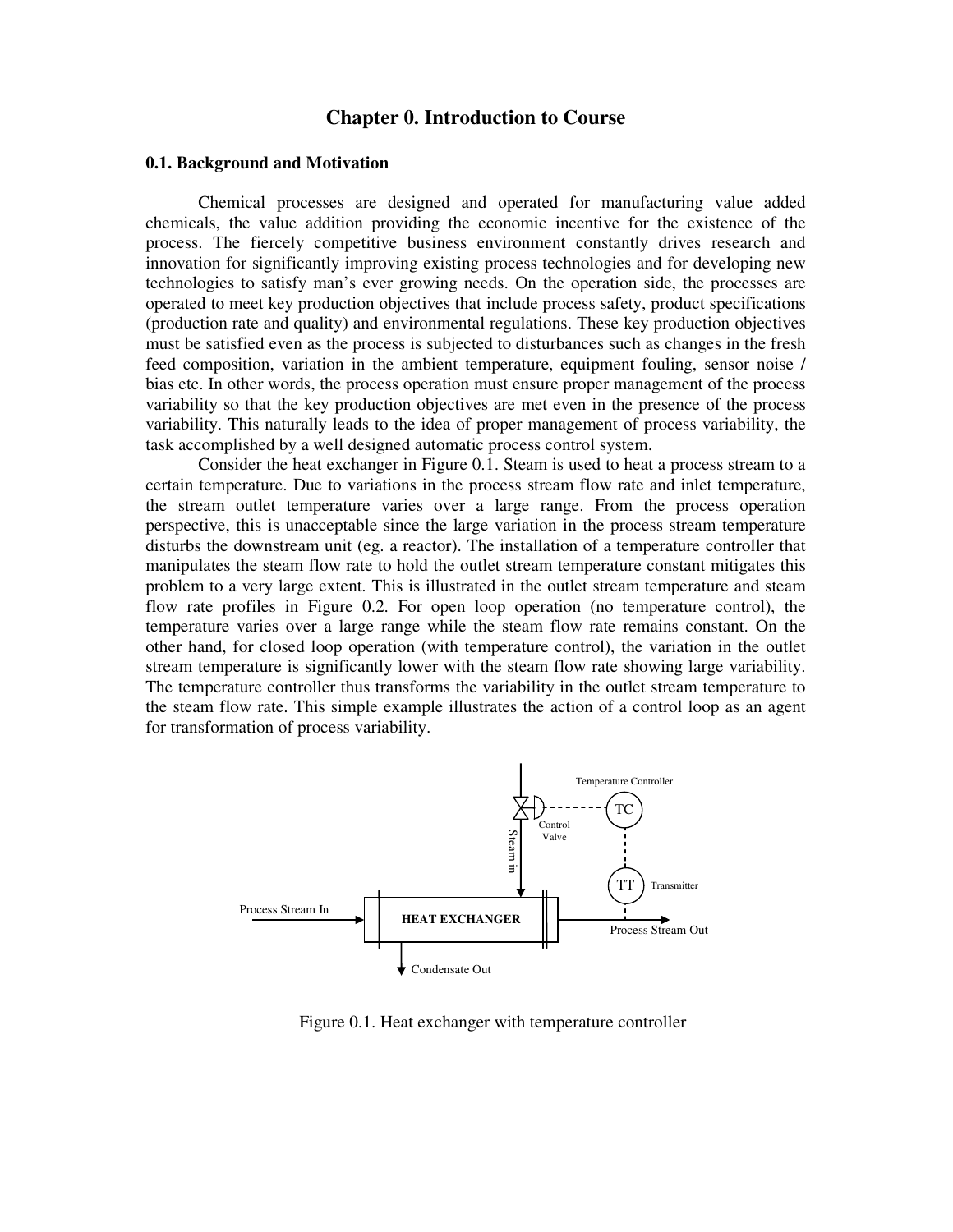

Figure 0.2. The manipulated (steam flow rate) and controlled variable (outlet temperature of process stream) with and without control

A chemical process consists of various interconnected units with material and energy recycle. Controlling a process variable by adjusting the flow rate of a process stream necessarily disturbs the downstream / upstream process due to the interconnection. Material and energy recycle can cause the variability to be propagated through the entire plant. Considering the plant-wide propagation / transformation of process variability, the choice of the variables that are controlled (held at / close to their set-points), the corresponding variables that are manipulated and the degree of tightness of control (loose / tight control) are then key determinants of safe and stable process operation. The choice of the controlled and manipulated variables is also sometimes referred to as the control structure. Modern control text books provide very little guidance to the practicing engineer on the key issue of control structure selection for individual unit operations and the complete process, choosing instead to focus on the control algorithms and their properties with typical mathematical elegance. How does one go about choosing the most appropriate plant-wide control structure for a given set of production objectives? This work attempts to provide an engineering common sense approach to the practicing engineer for answering this key question.

Given a control system that ensures safe and stable process operation in the face of ever present disturbances, crucial economic variables must be maintained to ensure economically efficient or optimum process operation. Depending on the prevailing economic circumstances, optimality may require process operation at the maximum achievable throughput or lower throughputs. At the optimum steady state, multiple process constraints are usually active such as reactor operation at maximum cooling duty/level/temperature/pressure or column operation at its flooding level etc. How close can the process operate to these constraint limits is intimately tied with the basic plant-wide control strategy implemented. The converse problem is that of designing the regulatory plantwide control system such that the back-off from the constraint limits is the least